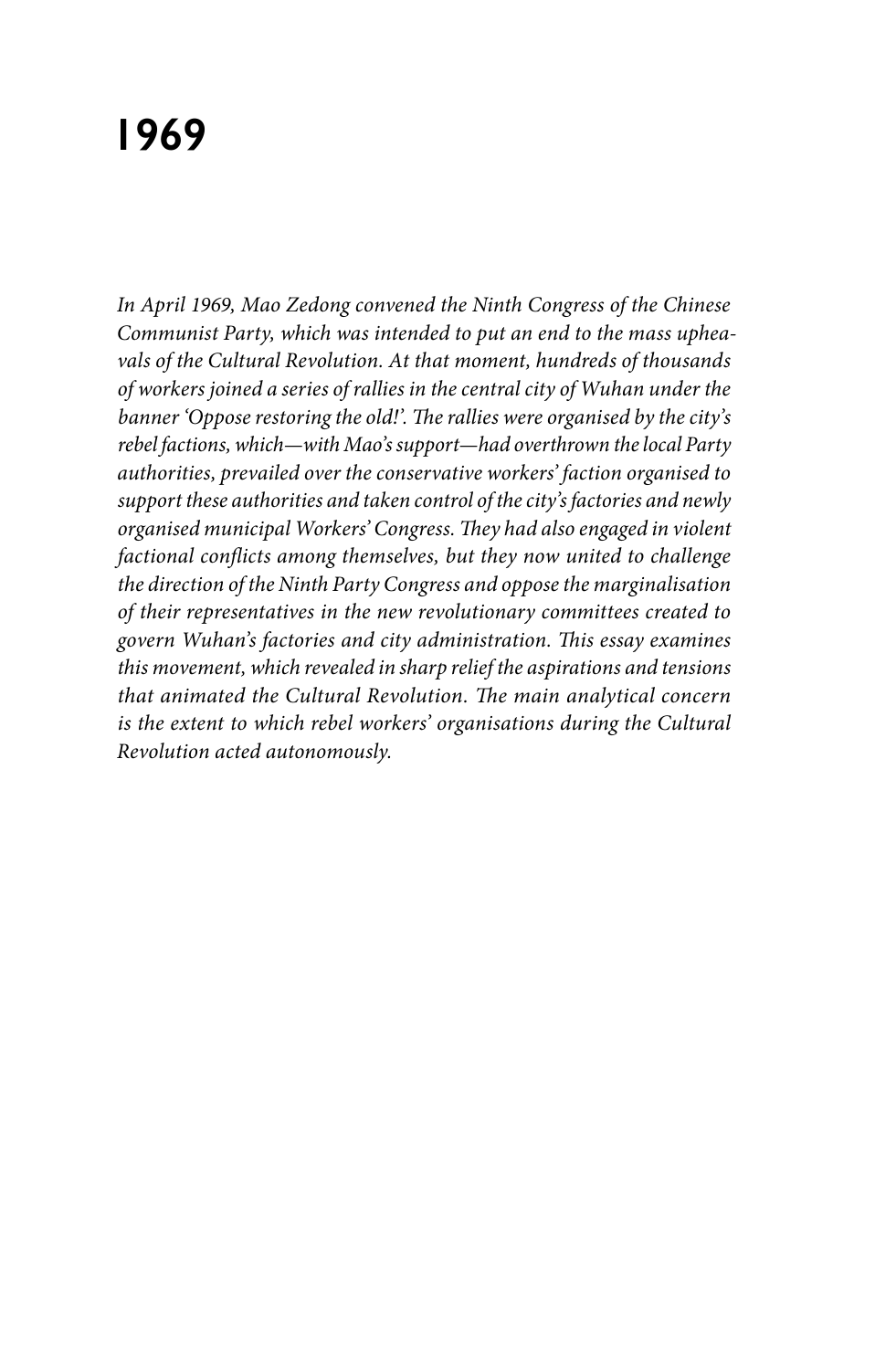## **'Oppose Restoring the Old!': The Culmination of the Rebel Workers' Movement in Wuhan during the Cultural Revolution**

**Joel ANDREAS** 

Modern Chinese history is replete with highly contentious workers' movements, but none as massive or widespread as that during the Cultural Revolution. Between autumn 1966 and the spring of 1969, workers cronniced bugg rel movements, but none as massive or widespread as that during the Cultural Revolution. Between autumn 1966 and the spring of 1969, workers organised huge rallies, marches, factory occupations, sieges and street battles involving tens of millions of people. Never before—or since—have Chinese workers mobilised in such large numbers or for such an extended period. The movement spanned cities and towns throughout the country, encompassed every sector of industry (and beyond) and the participants were highly politicised and class conscious. Workers across the country divided into rebel and conservative factions: the rebels were inspired by Mao Zedong's call to challenge local Chinese Communist Party (CCP) authorities, while the conservatives defended these authorities.

Some observers write off this historical chapter, reasoning that workers were not acting on their own, but rather were mobilised as part of a conflict between Mao and other CCP leaders. It is true, of course, that Mao initiated the Cultural Revolution and the mass factional conflicts of this period were shaped by contention among CCP leaders and local officials.1 The questions I will address in this essay involve the extent of their autonomy: Were the rebel workers' organisations that emerged during the Cultural Revolution pursuing their own interests, as they perceived them? Were they acting on their own or were they simply following directives issued from above?

The answers to these questions, I will argue, must be nuanced. On the one hand, the rebel movement was inspired by Mao, it could not have existed without his support and rebel workers generally did their best to follow his lead. On the other hand, the rebels were self-organised, they effectively challenged factory and municipal Party authorities and they forcefully raised demands for popular participation (see also Thornton's essay in the present volume). The rebel camp was made up of small,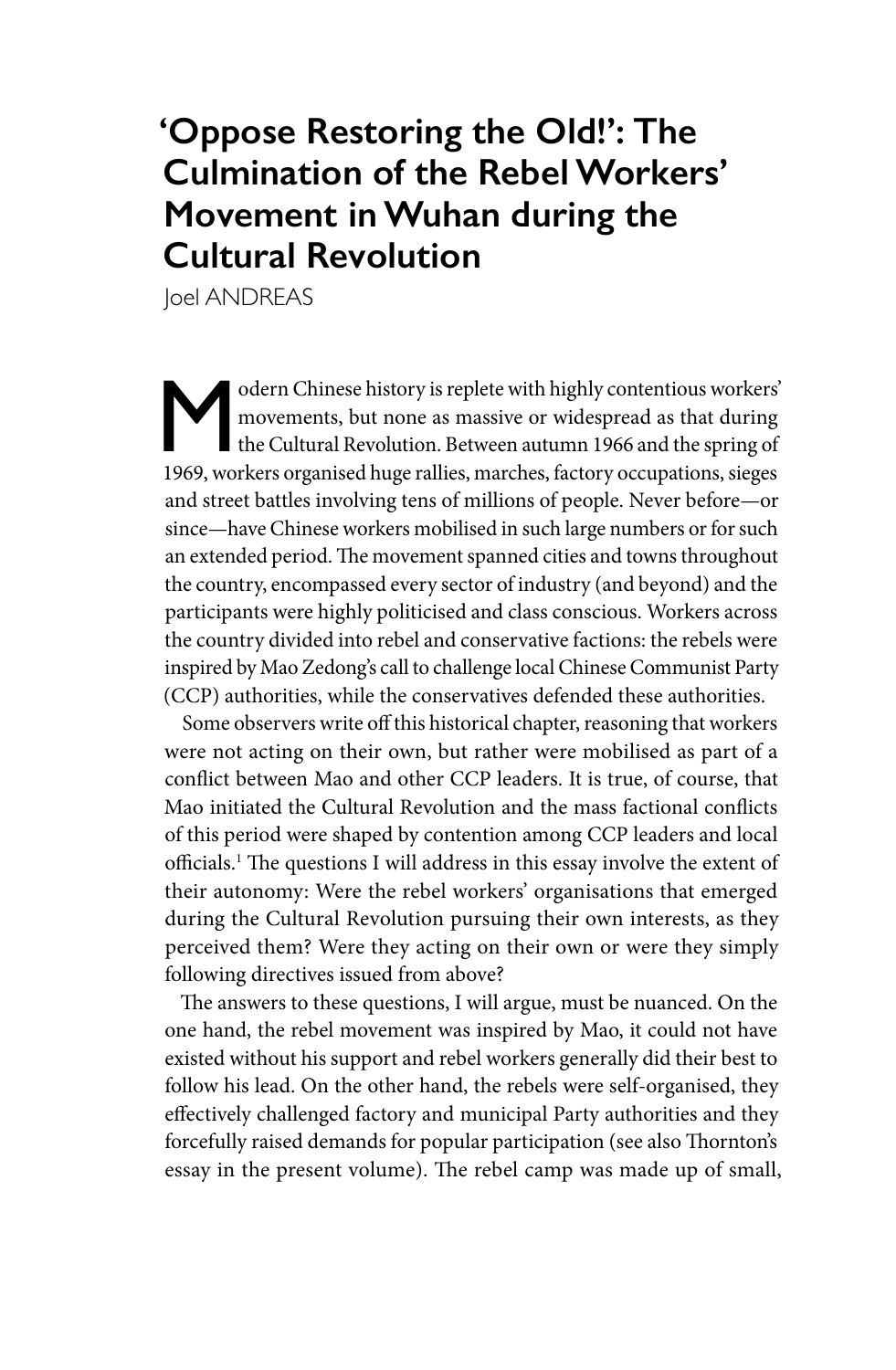1969 / 407

loosely affiliated 'fighting groups', there was no hierarchy of authority that connected them to Beijing and, although they generally followed Mao's lead, there were critical moments in which they did not.

A few scholars have looked closely at these exceptional moments. There have been a number of accounts, for instance, of workers' efforts to raise economic demands, which took place mainly in the early weeks of the workers' movement, before Mao denounced 'economism' (经济主义). Many workers attempted to win improved conditions and welfare in their own work units and temporary workers organised a remarkable national movement to demand permanent status.2 In addition, there has been scholarship about 'ultra-left' ideas and organisations, especially theorists of the *Shengwulian* (省无联) tendency in Hunan, who advanced a critique of the 'Red capitalist class' (红色资本家阶级).<sup>3</sup>

This essay examines what was in some ways rebel workers' most defiant coordinated action: the Oppose Restoring the Old (反复旧, *Fan Fujiu*) movement that took place in the spring of 1969. By that time, Mao and the leadership of the CCP had been trying to rein in the mass factional contention of the Cultural Revolution for well over a year. The *Fan Fujiu* movement, which mobilised massive rallies in major cities around the country, directly challenged the CCP leadership, especially because the most audacious actions coincided with the CCP's Ninth Congress, with which Mao intended to definitively signal an end to the mass upheavals of the Cultural Revolution. The *Fan Fujiu* movement exposed in sharp relief the aspirations and tensions that animated the Cultural Revolution, and it revealed both the extent and the limits of rebel autonomy.

While the *Fan Fujiu* movement encompassed many cities, in this essay, I will examine the movement in Wuhan, a large industrial city in Hubei Province that straddles the Yangzi River. Although the first skirmishes of the Cultural Revolution were in schools, by the end of 1966, workers had come to dominate the contending factions and, by the end of 1968, students had gone to the countryside, leaving workers to stage the *Fan Fujiu* movement. I was able to interview seventeen individuals who were involved in the upheavals of the Cultural Revolution in Wuhan, including several key leaders of the *Fan Fujiu* movement, as well as other rebel and conservative activists in a number of large factories. I have also made use of valuable information provided in accounts of the *Fan Fujiu* movement in Wuhan published by Shaoguang Wang and Lao Tian, as well as reports on how the movement developed in other cities.<sup>4</sup> Before examining the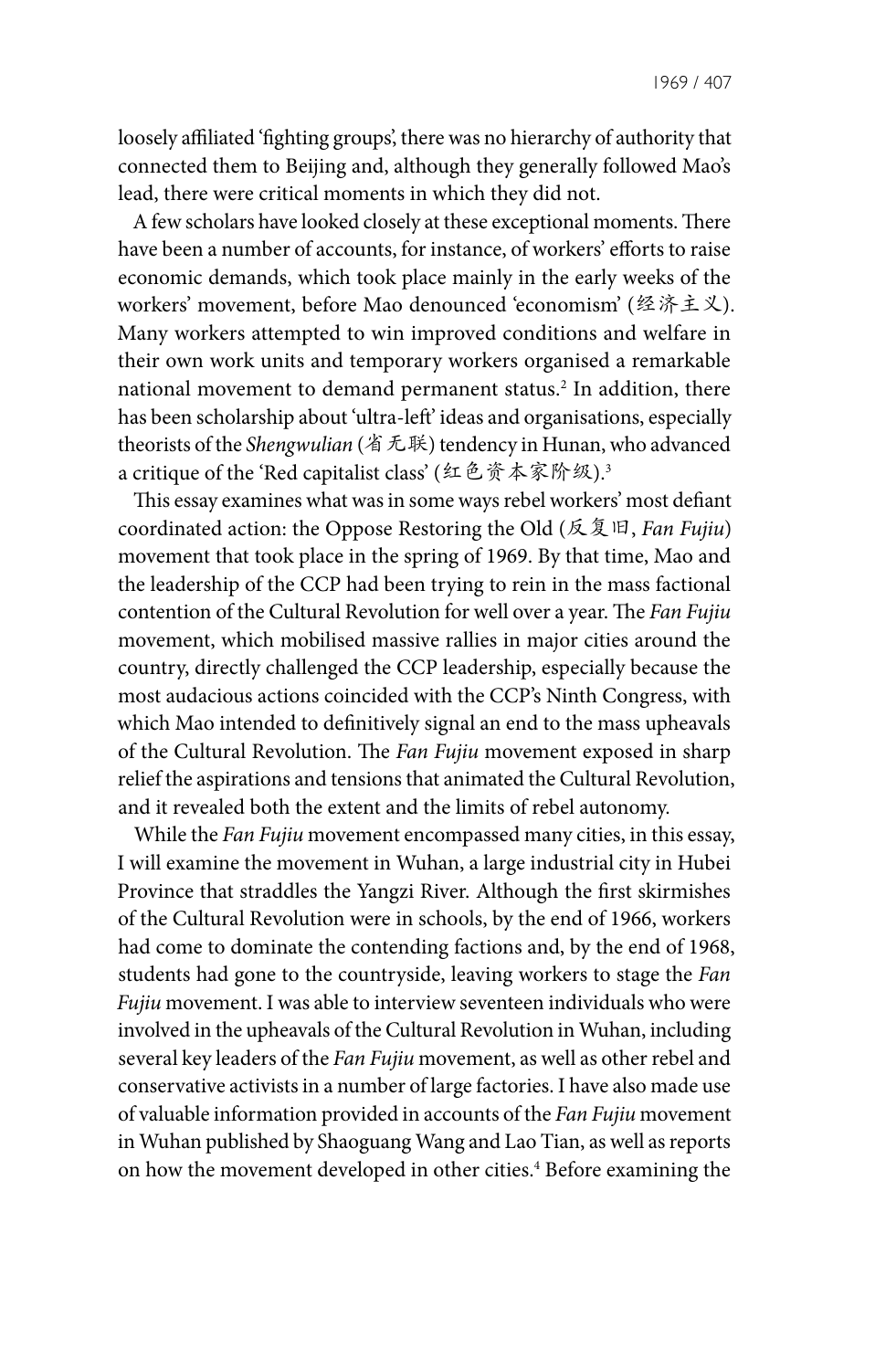events of the spring of 1969, I will provide necessary context by briefly tracing the rise of the rebel workers' movement in China, and its specific trajectory in Wuhan.5

### Rebels Loyal to Mao

The Cultural Revolution was a highly unusual social movement in which Mao called on students, workers and villagers to attack the local officials of his own ruling party. There are many theories about why Mao chose to do this. I have argued that the Cultural Revolution can best be understood as the culmination of a series of experiments intended to find effective means of 'mass supervision' (群众监督)—the CCP's term for mobilising the population to help the Party control its own cadres.6 Although the CCP was a highly disciplined party with effective top-down controls, it was concerned that these had to be reinforced by bottom-up supervision. Mao and other Party leaders worried that, without supervision from below as well as from above, it would be impossible to effectively enforce Party policies and curb corruption, the abuse of power and especially 'bureaucratism' (官僚主义)—that is, isolation of cadres from the masses. The trick in managing mass supervision campaigns had long been finding a way to give workers and villagers enough autonomy to effectively criticise wrongdoing by local Party leaders without endangering central control over the movements.

In previous mass supervision campaigns, such as the Three Antis and Five Antis movements in the early 1950s and the Four Cleans campaign in the early 1960s, the CCP typically dispatched outside work teams of Party cadres to mobilise workers to criticise factory leaders. While these movements were effective in curbing corruption and other vices, by the mid-1960s, Mao was convinced they reinforced bureaucratic behaviour by only allowing the masses to raise their voices under work team tutelage. When he launched the Cultural Revolution in the summer of 1966, therefore, although he initially permitted Party officials to again send work teams to schools and factories, he then condemned the work teams for suppressing the masses and encouraged students and eventually workers to throw them out and form their own 'rebel groups'. Moreover, he gave these groups licence to attack factory Party leaders, all of whom were open to the charge that they were 'following the capitalist road'.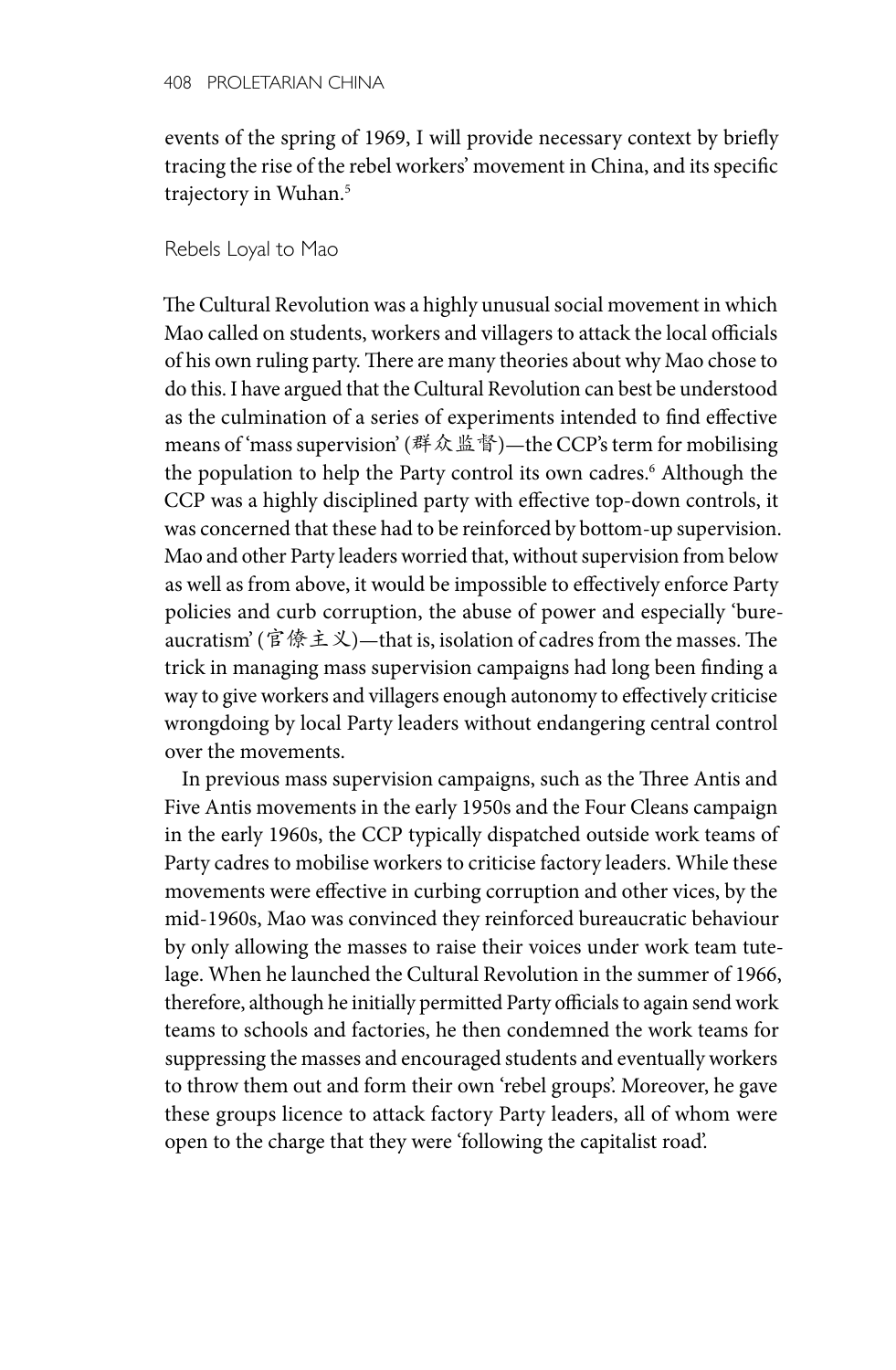By the autumn of 1966, workers in Chinese factories had split into two camps: rebels, who attacked the enterprises' Party leadership, and conservatives, who defended it. The rebel camp was made up of many small, self-organised groups led largely by workers; some were disaffected rank-and-file Party members, but most had never joined the Party. The conservative camp—usually larger and better organised—was typically led by base-level cadres. Nevertheless, by the end of the year, the rebels with Mao's support—had effectively paralysed factory Party organisations, leaving the conservative camp discouraged and in retreat. Then, in January 1967, Mao astonishingly called on the rebels to 'seize power' ( $\triangleq \uparrow \times \downarrow$ ).

Mao, however, never intended the rebels to unilaterally take control of China's factories. Rather, he called on the military to dispatch small teams of officers to factories to oversee the formation of 'revolutionary committees' (革命委员会) comprising these officers, veteran Party cadres and 'mass representatives' (群众代表)—that is, leaders of the rebel groups. As might be expected, the formation of these committees was a highly contentious process and the military officers, contrary to Mao's instructions, were generally not inclined to support the rebels.

In Wuhan, as elsewhere, disparate rebel groups quickly coalesced into moderate and radical camps. The moderate alliance, which called itself the New Faction ( $\mathcal{H}\mathcal{R}$ ), was more inclined to cooperate with the military, while the radical alliance, known as the Steel Faction (钢派), insisted that rebels take full control of factories. In February and March, the military detained leaders of the Steel Faction and drove the organisation underground. After Mao denounced the suppression of the rebels in April, however, the moderate and radical rebel factions joined forces and went back on the offensive. In response, conservative workers and cadres, with military support, also regrouped, forming a powerful confederation called the Million Heroes (百万雄师). Violent confrontations ensued as rebels and conservatives battled for control of factories, with rebels suffering the most casualties. In July, conservative militants kidnapped and beat up high-level envoys dispatched by Mao to mediate the conflict. Mao harshly condemned the 'Wuhan Incident' and removed the military units that had supported the Million Heroes from the city. The conservative confederation collapsed and rebels triumphantly took control of Wuhan's factories, violently settling scores with their adversaries.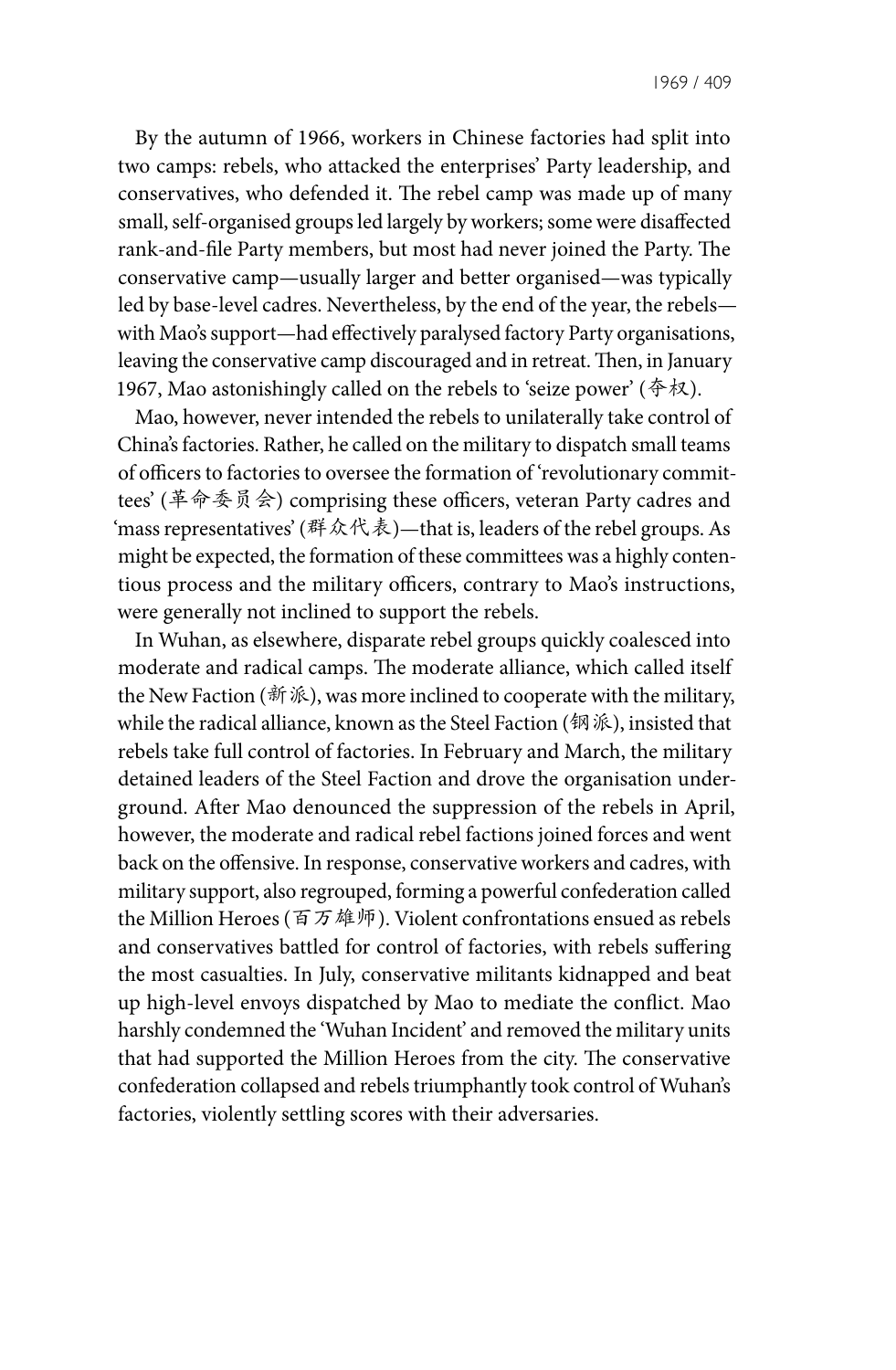Seeking to consolidate their newfound authority, rebel factions restored industrial production, while continuing to promote their own political agendas—efforts that were often at odds. 'The rebels took power in the work units and used work unit money to publish newspapers,' a rebel leader told me. 'If different rebel groups in a work unit had different thinking then they would publish different newspapers.'7

That autumn, workers in every work unit were instructed to elect delegates to municipal and provincial workers' congresses, who in turn together with delegates elected to new peasants' and students' congresses were to elect the members of the provincial revolutionary committee. A new cohort of military officers was dispatched to preside over the process. With the conservative faction sidelined, the Steel and New factions each vied to promote their own leaders and 'pull' old cadres to join their lists. After the two rebel coalitions failed to agree on a single list, the military leaders finally decided the composition of the provincial revolutionary committee in February 1968. Nearly one-quarter of the committee members, including the chair and vice-chair, were military officers, with the remaining seats divided evenly between the rebel leaders and old cadres nominated by each of the two rebel factions.<sup>8</sup>

The election of the provincial committee was followed by elections of municipal and enterprise committees, as well as workshop committees within factories. A rebel leader described the process to me this way: 'Each organisation held their own meeting to choose their own representatives. Then it was decided in a big meeting how many representatives each organisation would get. Everyone had to agree. They negotiated and compromised. It was relatively democratic.'9 Nevertheless, competition for control over revolutionary committees led to a new round of violent confrontations, this time among the rebel groups. Finally, in the autumn of 1968, Mao insisted that rebel factions around the country disband, cease publishing their own newspapers and turn in their weapons.

Until that time, workers recalled, revolutionary committees had met regularly and rebels held sway in many of Wuhan's factories. Now military officers began to assert their authority more aggressively. They began reorganising Party committees, which excluded rebel leaders who were not Party members, and made decisions without consulting the broader revolutionary committees. They not only marginalised rebel leaders, but also began punishing the most recalcitrant as part of the Cleansing of the Class Ranks campaign.10 'That was the big question', a rebel leader told me,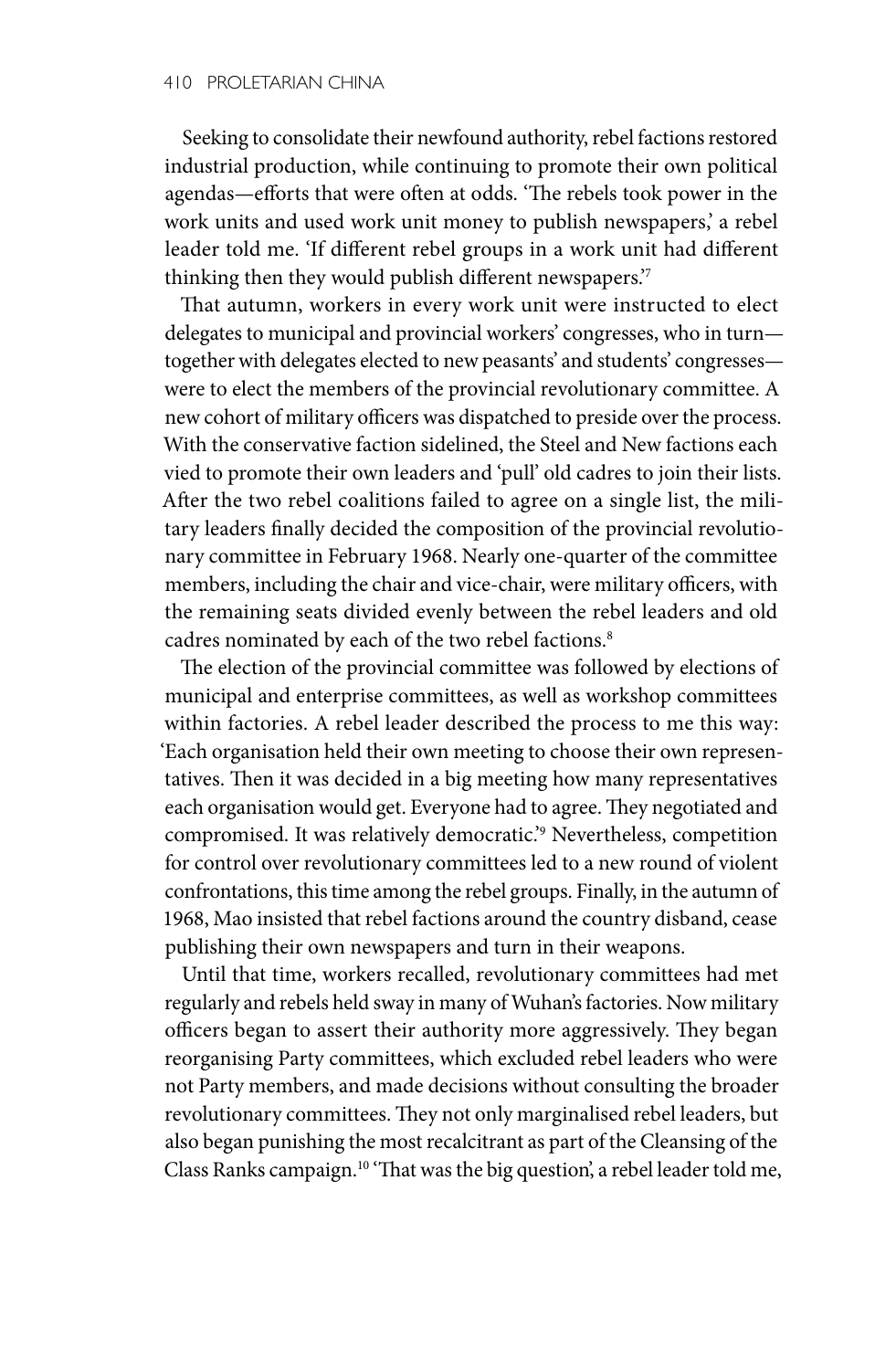explaining why the rebels took to the streets again in early 1969. 'The mass representatives on the revolutionary committees could not play the role they were supposed to play. That's why they called it "restoring the old".<sup>11</sup>

#### Opposing the Restoration of the Old

The *Fan Fujiu* movement was launched in Shandong Province in November 1968 and soon spread to Anhui, Fujian, Guangxi, Guizhou, Gansu, Henan, Hubei, Jiangsu, Jiangxi, Shanxi, Sichuan and other provinces.12 The geographic extent of the movement was all the more remarkable because rebels had been barred from organising across provincial boundaries.

In January 1969, rebels in Wuhan joined the movement and began to openly defy the city's military leaders. As rebel organisations had been folded into workers' congresses, these organisations became key organising vehicles. 'Although our organisations have been disbanded, there is still the Workers' Congress,' a rebel publication declared. 'The Workers' Congress is the core of leadership for us. We do not acknowledge the authority of the military representatives. We do not acknowledge the authority of the puppet revolutionary committee.'<sup>13</sup>

The Steel Faction and the New Faction were still in a competitive mode, with the latter continuing to enjoy relatively favourable treatment by the military, but by mid-March leaders of the two factions decided to band together to resist efforts to sideline and suppress them. They understood it was a risky move. A radio factory worker who had become a leader of the New Faction and was instrumental in initiating the *Fan Fujiu* movement, told me: 'We decided we're all rebels. We'll go forward together, we'll live together or we'll die together.'14

On 16 March, leaders of the two factions penned a big character poster, titled—in dramatic Cultural Revolution style—'I shed my blood for the people and the liberation of mankind', calling on workers to once again take to the streets. Overnight, rebels plastered copies of the poster across the city, launching a movement sharply at odds with the message of 'unity' that was the watchword of the upcoming Ninth Party Congress.

Although the rebel organisations had been compelled to close their own newspapers, they controlled the official Workers' Congress newspaper, *Wuhan Workers* (武汉工人). Until then it had largely echoed the line emanating from Beijing; now they converted it into a vehicle to denounce the local military authorities. They began publishing the newspaper more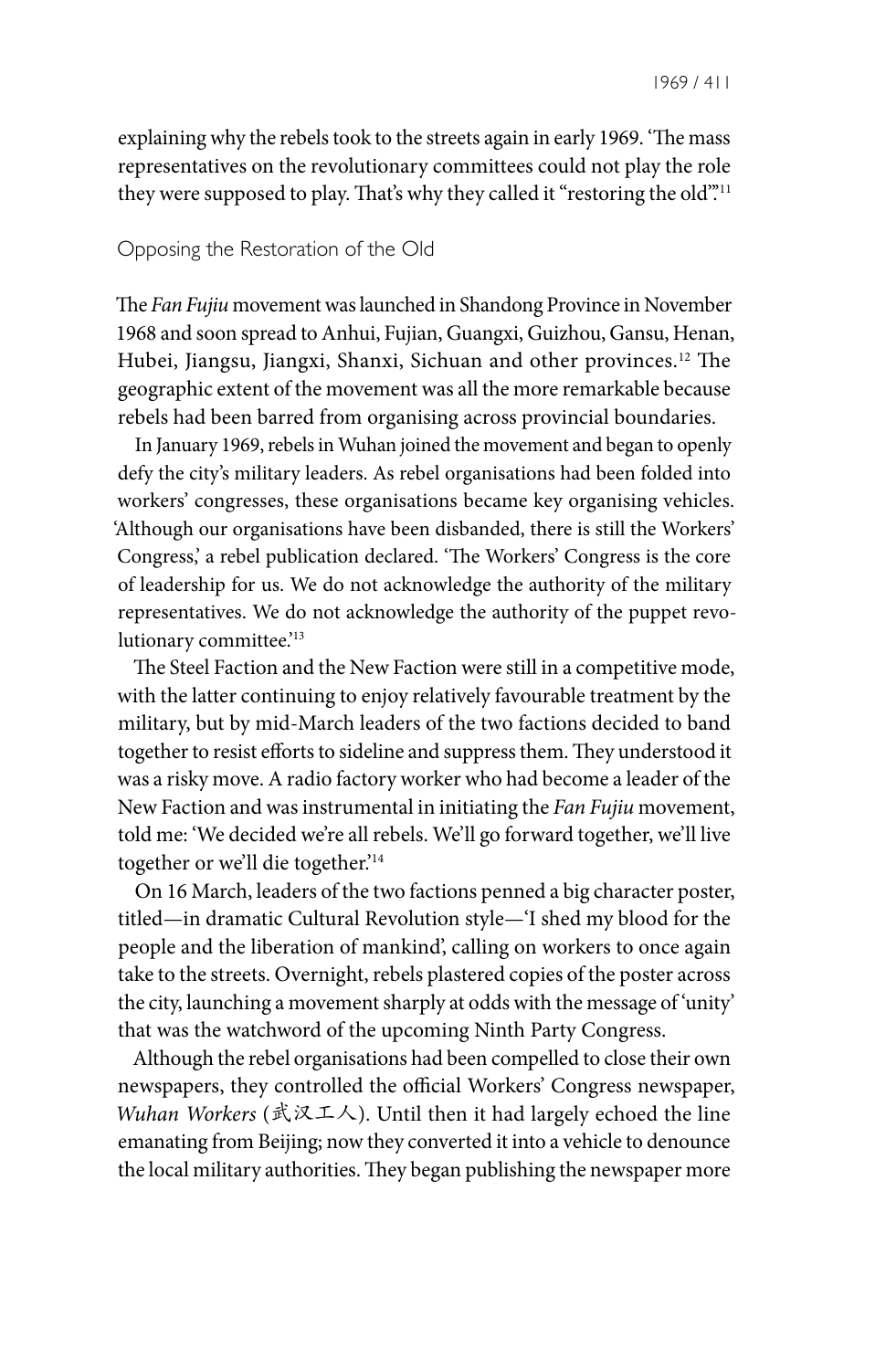frequently and used it to condemn increasing military control over the revolutionary committees, the sidelining of worker representatives, the suspension of revolutionary committees in factories in which the rebels held sway and the persecution of rebel activists.

The rebels hoped to consolidate their power in workers' congresses at the factory level and turn them into more autonomous organisations. Accordingly, they demanded that factory workers' congresses not be subordinated unilaterally to factory revolutionary committees, but instead also be accountable to the citywide workers' congress. In factories, they worked to enhance the power of workers' congresses they controlled, take over others they did not, and revive congresses that had become inactive. A wave of wildcat strikes swept Wuhan, encouraged by the municipal workers' congress.15 While the central demands were about shifting the relative power of workers' congresses, revolutionary committees, Party committees and the military representatives, the movement was also inspired by debates and disputes about factory rules and practices, which had become grist for rebel accusations about the restoration of old power structures and old ways of management.

Starting in mid-March, rebel leaders employed the municipal and factory-level workers' congresses to mobilise a series of massive rallies, which grew in size as the Ninth Party Congress met in Beijing from 1 April to 24 April. On 27 April, they convened a mass rally reportedly attended by 500,000 people.16 During the first weeks of May, they continued to hold huge rallies and rebel leaders became bolder in their denunciations of Hubei's military leaders, demanding they make self-criticisms before the masses. Rebel groups reorganised in hundreds of factories across the city and reportedly took power from the existing revolutionary committee leadership in 180 work units. On 11 May, 100 trucks carrying rebel activists surrounded the headquarters of the provincial and municipal revolutionary committees.<sup>17</sup>

In early May, more than twenty rebel leaders and military representatives were summoned from Wuhan to Beijing. The rebels travelled to the capital hoping to make their case to top Party leaders, as they had been able to do in previous meetings in Beijing. Over the course of nearly two weeks, they met numerous times with Zhou Enlai, Chen Boda, Kang Sheng and other top leaders. In the meetings, they were admonished for pursuing factionalism, but they defended their actions. 'We didn't give up,' the New Faction leader told me, recalling that they argued that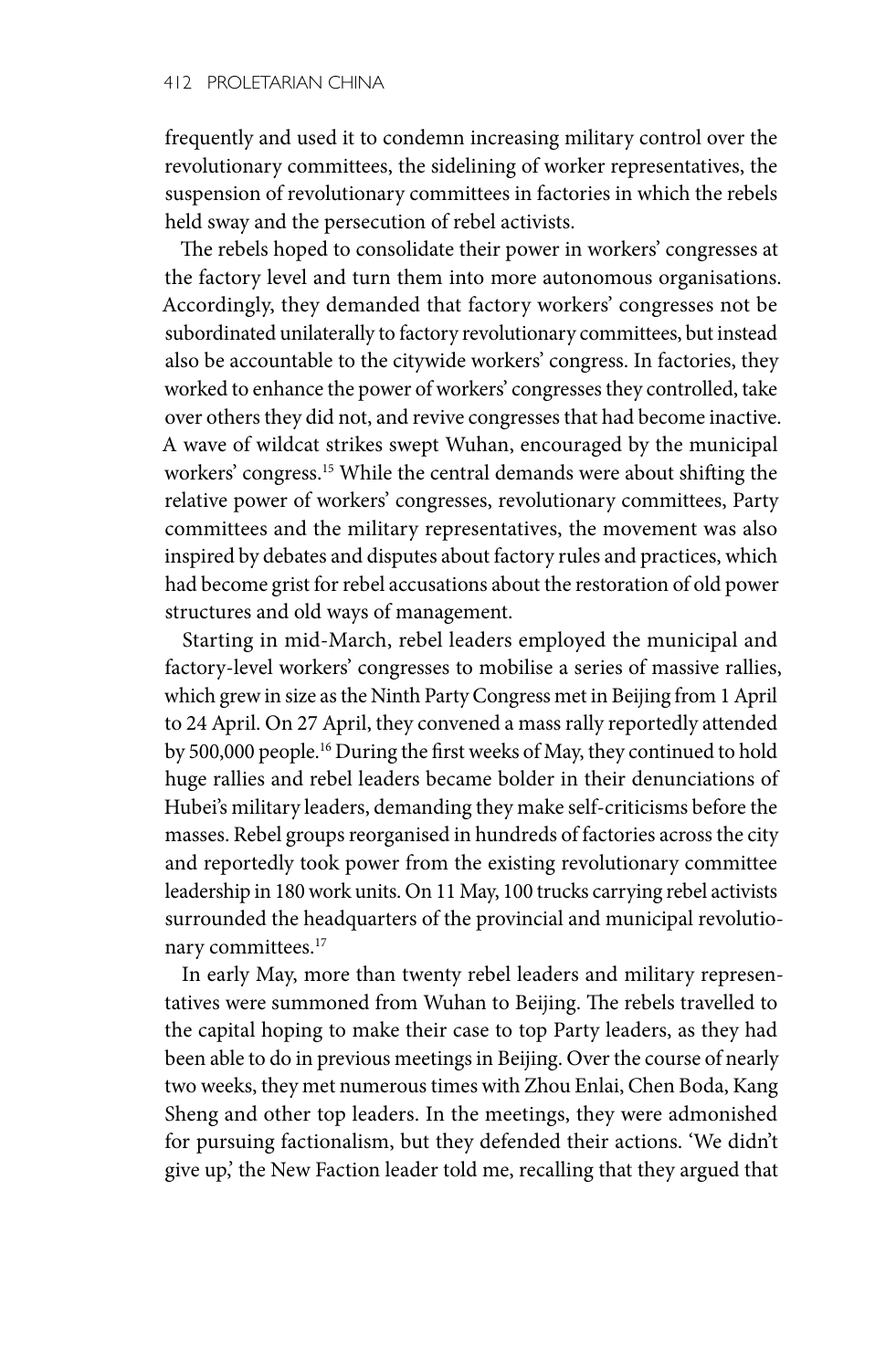their protests were justified because they were being marginalised and suppressed.<sup>18</sup> Ultimately, however, Mao approved a document, known as the '27 May Directive', that criticised the rebels for attacking the military and 'placing the workers' congress above the revolutionary committee'.<sup>19</sup>

The directive opened the way for military leaders in Wuhan to carry out a wave of repression against the rebels, who were no longer in a position to resist. 'Because the centre and Mao had criticised us,' the New Faction leader explained, 'what could we say?'20 In November, more than 1,000 rebel leaders were sent to Beijing for 'study'—a euphemism for intensive interrogation and political pressure sessions, which lasted for six months. Thousands more endured such sessions in their own factories. This repression was folded into the nationwide 'One Strike and Three Antis' campaign and the drive to ferret out '16 May elements', during which thousands of rebels in Wuhan were locked up, some for several years.<sup>21</sup>

The rebels were able to regroup after Mao and the CCP leadership criticised the military representatives and removed them from factory and government administration in 1972. Over the next four years, with Mao's renewed support, rebels mounted a series of new offensives. During the Criticise Lin Biao and Confucius campaign in 1973–74, they revived factory workers' congresses and once again used them as vehicles for mass mobilisation. They abducted military officers, compelling them to face the wrath of workers in the factories they had managed, and thousands of workers surrounded the Party headquarters in Wuhan demanding—and winning—freedom for rebel leaders who remained in prison. Then, in 1975 and 1976, along with former rebel leaders around the country, they mobilised workers to support a new campaign that promoted radical policies and toppled Deng Xiaoping. Their movement, however, was decisively crushed after Mao's death in September 1976.

#### Discussion

Can we call a workers' movement that was completely dependent on Mao autonomous? Clearly, the rebels' autonomy was profoundly limited, as they had little choice but to follow Mao's agenda. That meant that, while they were free to attack cadres' privileges, corruption and authoritarian behaviour, they could not raise economic demands and, while they could overthrow local Party officials, they could not fundamentally challenge the Party's authority. Moreover, their complete dependence on Mao was